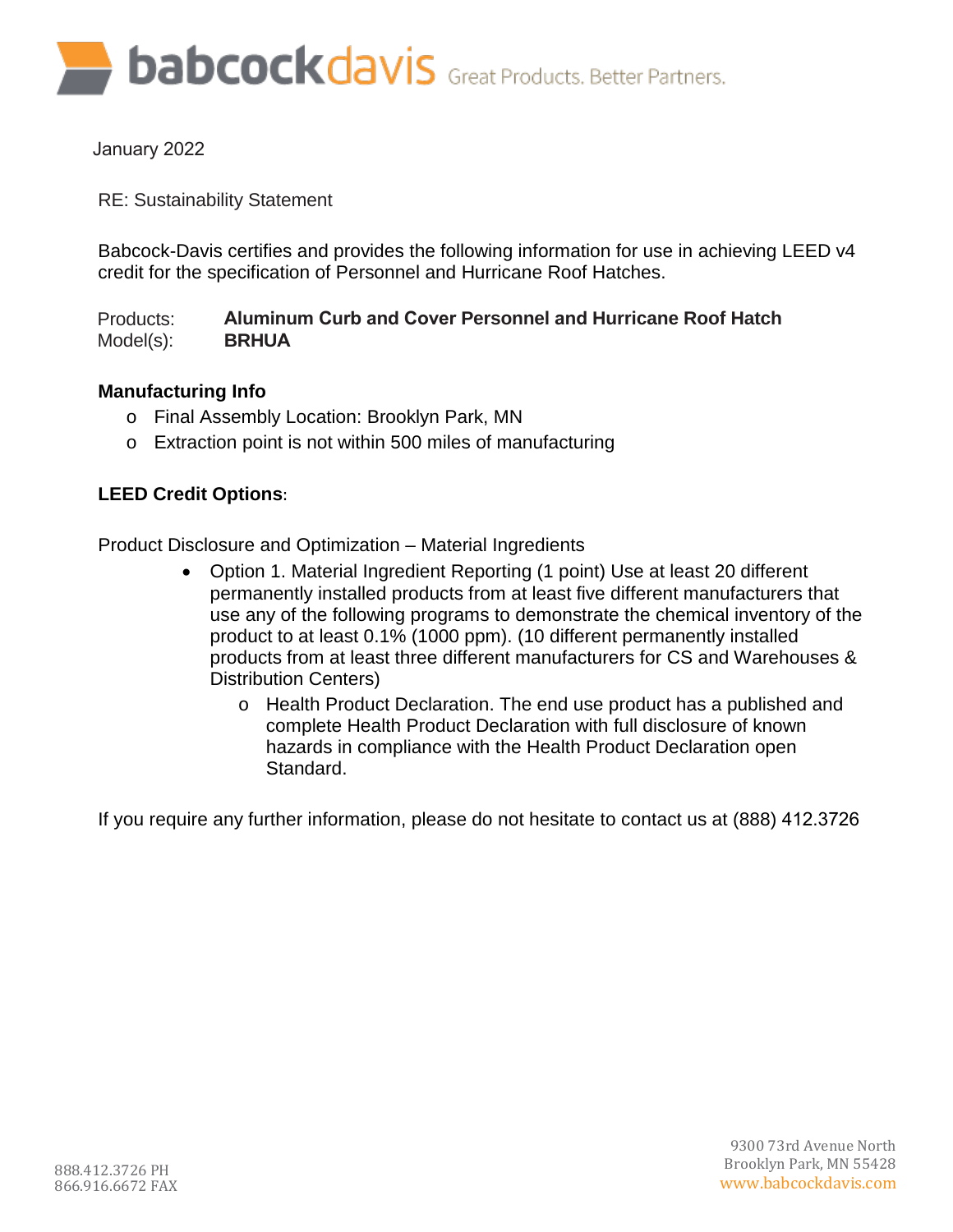# **Personnel and Hurricane Roof Hatch (Aluminum Curb and Cover) by Babcock-Davis**

#### **HPD UNIQUE IDENTIFIER:** 27276

**CLASSIFICATION:** 07 72 33 Roof Hatches

**PRODUCT DESCRIPTION:** Roof Hatches provide safe and convenient access to commercial building roof areas using interior ladders and stairs. Babcock-Davis' complete line of Roof Hatch and Safety products meet building codes, fire and life safety requirements. Tested for wind-uplift, forced entry and air infiltration where basic wind speed reached greater than 70 miles per hour. Babcock-Davis' Personnel Roof Hatch provides safe access to roof areas on your building. Sized for ladder, ship stair, and service stair access with optional safety railings, grab bars and a variety of materials and finishes. The Hurricane Hatch is tested for higher wind performance. This HPD covers the single door models BRHUA with multiple insulation options.

### **CONTENT INVENTORY**

- **Inventory Reporting Format**
- Nested Materials Method
- **G** Basic Method
- **Threshold Disclosed Per**
- Material
- ⊙ Product

**Threshold Level**  $C$  100 ppm 1,000 ppm C Per GHS SDS Other

## **Residuals/Impurities** C Considered

 Partially Considered Not Considered

**Explanation(s) provided for Residuals/Impurities?** ⊙ Yes O No

# **E** Section 1: Summary **Basic Method / Product Threshold**

**© Yes Ex/SC ⊙ Yes ⊙ No** *C* Yes Ex/SC  $\bigcirc$  Yes  $\bigcirc$  No  **Yes Ex/SC Yes No** *All Substances Above the Threshold Indicated Are:* **Characterized** *% weight and role provided for all substances except SC substances characterized according to SC guidance.* **Screened** *All substances screened using Priority Hazard Lists with results disclosed except SC substances screened according to SC guidance.* **Identified**

*All substances disclosed by Name (Specific or Generic) and Identifier except SC substances identified according*

## **CONTENT IN DESCENDING ORDER OF QUANTITY**

Summary of product contents and results from screening individual chemical substances against HPD Priority Hazard Lists and the GreenScreen for Safer Chemicals®. The HPD does not assess whether using or handling this product will expose individuals to its chemical substances or any health risk. Refer to Section 2 for further details.

## **MATERIAL** | **SUBSTANCE** | *RESIDUAL OR IMPURITY* GREENSCREEN SCORE | HAZARD TYPE

**PERSONNEL AND HURRICANE ROOF HATCH (ALUMINUM CURB AND COVER) [ ALUMINUM** BM-1 | END | RES | PHY **STEEL** NoGS **POLYISOCYANURATE FOAM** LT-P1 **BICYCLO(2.2.1)HEPT-2-ENE, 5- ETHYLIDENE-, POLYMER WITH ETHENE AND 1-PROPENE** LT-UNK **SC:CELLULOSE** Not Screened **ETHENE, POLYMER WITH 1-PROPENE** LT-UNK **ZINC** LT-P1 | END | MUL | PHY | AQU **CONTINUOUS FILAMENT GLASS FIBER, NON-RESPIRABLE** LT-UNK **CARBON BLACK** BM-1 | CAN **STAINLESS STEEL** NoGS *PENTANE* LT-P1 | MUL | PHY | MAM | AQU **POLYSTYRENE** LT-UNK **]**

# **VOLATILE ORGANIC COMPOUND (VOC) CONTENT**

VOC Content data is not applicable for this product category.

Number of Greenscreen BM-4/BM3 contents ... 0

Contents highest concern GreenScreen Benchmark or List translator Score ... BM-1

*to SC guidance.*

Nanomaterial ... No.

### **INVENTORY AND SCREENING NOTES:**

Special conditions applied: BiologicalMaterial

[LEED v4] "Yes ex/SC" result is due only to materials and substances for which Special Conditions were applied. Thus "Yes ex/SC" does not disqualify the product for the LEED v4 Materials and Resources Disclosure and Optimization credit, Option 1.

This Health Product Declaration (HPD) was completed in accordance with the HPD Standard version 2.2, and discloses hazards associated with all substances present at or above 1000 parts per million (ppm) in the finished product, along with the role and percent weight. Substances not "Identified" are those considered proprietary to suppliers or those without a registered identifier.

**CERTIFICATIONS AND COMPLIANCE** *See Section 3 for additional listings.*

VOC emissions: CPDH Standard Method - not tested

### **CONSISTENCY WITH OTHER PROGRAMS**

Pre-checked for LEED v4 Material Ingredients Option 1

Third Party Verified?

 Yes © No

Personnel and Hurricane Roof Hatch (Aluminum Curb and Cover)

PREPARER: Self-Prepared VERIFIER: VERIFICATION #:

SCREENING DATE: 2022-01-25 PUBLISHED DATE: 2022-01-25 EXPIRY DATE: 2025-01-25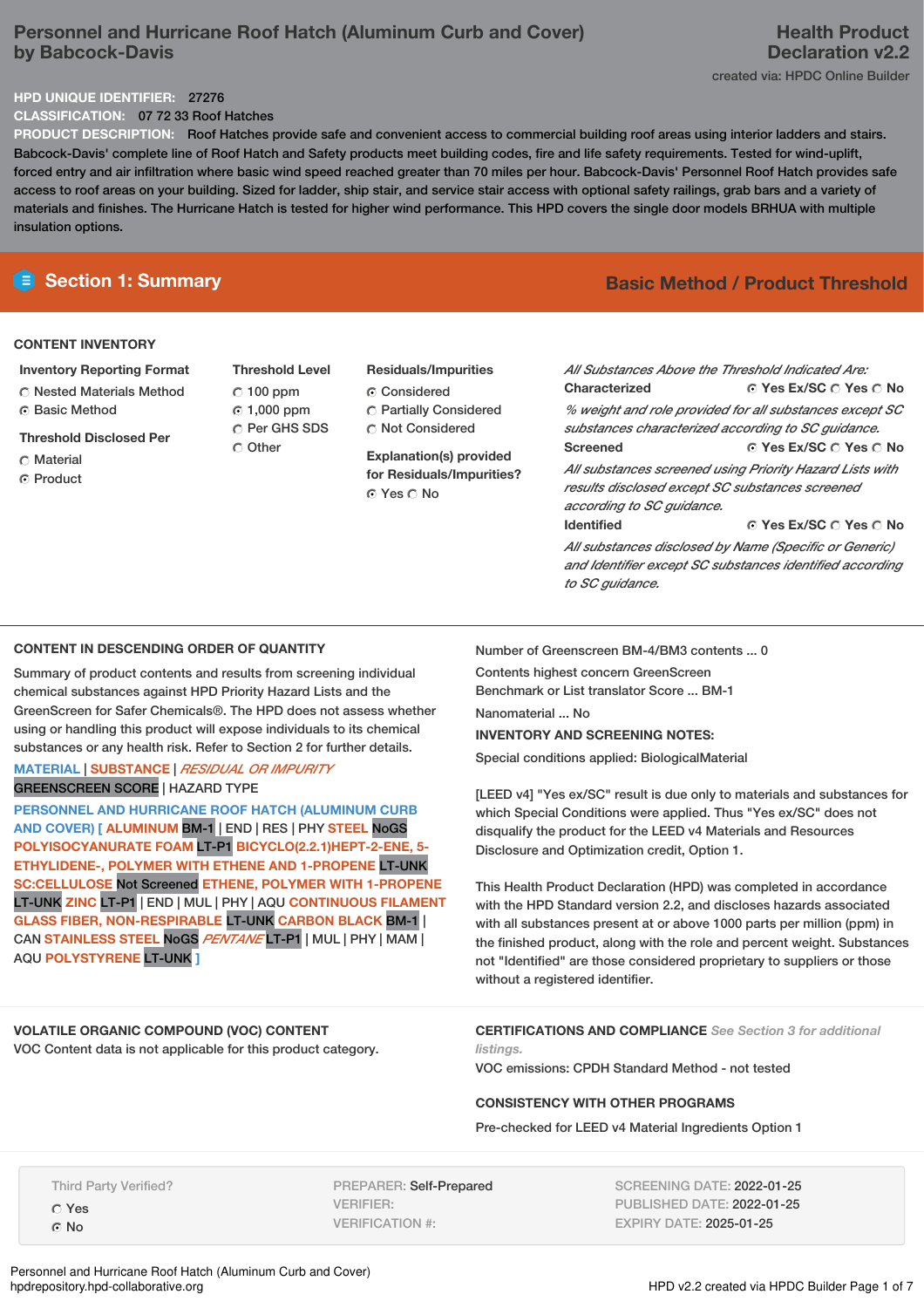*This section lists contents in a product based on specific threshold(s) and reports detailed health information including hazards. This HPD uses the inventory method indicated above, which is one of three possible methods:*

- *Basic Inventory method with Product-level threshold.*
- *Nested Material Inventory method with Product-level threshold*
- *Nested Material Inventory method with individual Material-level thresholds*

*Definitions and requirements for the three inventory methods and requirements for each data field can be found in the HPD Open Standard version 2.2, available on the HPDC website at: [www.hpd-collaborative.org/hpd-2-2-standard](https://www.hpd-collaborative.org/hpd-2-2-standard)*

#### **PERSONNEL AND HURRICANE ROOF HATCH (ALUMINUM CURB AND COVER)**

PRODUCT THRESHOLD: 1000 ppm RESIDUALS AND IMPURITIES CONSIDERED: Yes

RESIDUALS AND IMPURITIES NOTES: Residuals and Impurities were considered by following the suggestions of Emerging Best Practices. More than 90% of this product consists of metal alloys, for which Pharos CML may consider the various alloying elements as "Known or Potential Residuals". Therefore, these components have been included in the Substance Notes instead of as individual content entries. Components are listed by name, CASRN, percent by weight (as per supplier SDS), and relevant GreenScreen score.

OTHER PRODUCT NOTES: Percent by weight of substances given as ranges to account for material differences between lines.

**ALUMINUM** ID: **7429-90-5**

|                        | HAZARD SCREENING METHOD: Pharos Chemical and Materials Library |          |                                      |                                     | HAZARD SCREENING DATE: 2022-01-25 16:37:32                                                                                                                |  |
|------------------------|----------------------------------------------------------------|----------|--------------------------------------|-------------------------------------|-----------------------------------------------------------------------------------------------------------------------------------------------------------|--|
| %: $90,0000 - 92,0000$ | $GS:$ BM-1                                                     | RC: Both |                                      | NANO: No                            | <b>SUBSTANCE ROLE: Alloy element</b>                                                                                                                      |  |
| <b>HAZARD TYPE</b>     | <b>AGENCY AND LIST TITLES</b>                                  |          |                                      | <b>WARNINGS</b>                     |                                                                                                                                                           |  |
| <b>END</b>             | <b>TEDX - Potential Endocrine Disruptors</b>                   |          | <b>Potential Endocrine Disruptor</b> |                                     |                                                                                                                                                           |  |
| <b>RES</b>             | AOEC - Asthmagens                                              |          |                                      | Asthmagen (Rs) - sensitizer-induced |                                                                                                                                                           |  |
| <b>PHY</b>             | EU - GHS (H-Statements) Annex 6 Table 3-1                      |          | 2]                                   |                                     | H228 - Flammable solid [Flammable solids - Category 1 or                                                                                                  |  |
| <b>PHY</b>             | EU - GHS (H-Statements) Annex 6 Table 3-1                      |          |                                      |                                     | H261 - In contact with water releases flammable gases<br>[Substances and mixtures which, in contact with water,<br>emit flammable gases - Category 2 or 3 |  |

SUBSTANCE NOTES: GreenScreen Benchmark® assessment score of BM-1 was provided by the HPD Builder Tool. Recycled content confirmed by supplier for majority of Aluminum used in product: range from 5% to about 60%, with the typical content averaging about 35%. Documentation from supplier provides the following composition for alloying elements that may individually exceed the declared threshold:<6.6% Magnesium [7439-95-4; LT-UNK]; <1.5% Silicon [7440-21-3; LT-UNK]; <1.8% Iron [7439-89-6; LT-P1]; <1.1% Chromium [7440-47-3; LT P1]; <4.0% Zinc [7440-66-6; LT-P1]; <1.9% Manganese [7439-96-5; LT-P1].

| <b>STEEL</b>                 |                                                                |                |                 |                                                | ID: 12597-69-2 |
|------------------------------|----------------------------------------------------------------|----------------|-----------------|------------------------------------------------|----------------|
|                              | HAZARD SCREENING METHOD: Pharos Chemical and Materials Library |                |                 | HAZARD SCREENING DATE: 2022-01-25 16:37:32     |                |
| %: $6.3000 - 6.5000$         | GS: NoGS                                                       | <b>RC: UNK</b> | NANO: No        | <b>SUBSTANCE ROLE: Alloy element</b>           |                |
| <b>HAZARD TYPE</b>           | <b>AGENCY AND LIST TITLES</b>                                  |                | <b>WARNINGS</b> |                                                |                |
| None found                   |                                                                |                |                 | No warnings found on HPD Priority Hazard Lists |                |
|                              | SUBSTANCE NOTES: Hold-open arm, bracket, springs, fasteners.   |                |                 |                                                |                |
|                              |                                                                |                |                 |                                                |                |
| <b>POLYISOCYANURATE FOAM</b> |                                                                |                |                 |                                                | ID: 9063-78-9  |
|                              | HAZARD SCREENING METHOD: Pharos Chemical and Materials Library |                |                 | HAZARD SCREENING DATE: 2022-01-25 16:37:33     |                |

Personnel and Hurricane Roof Hatch (Aluminum Curb and Cover)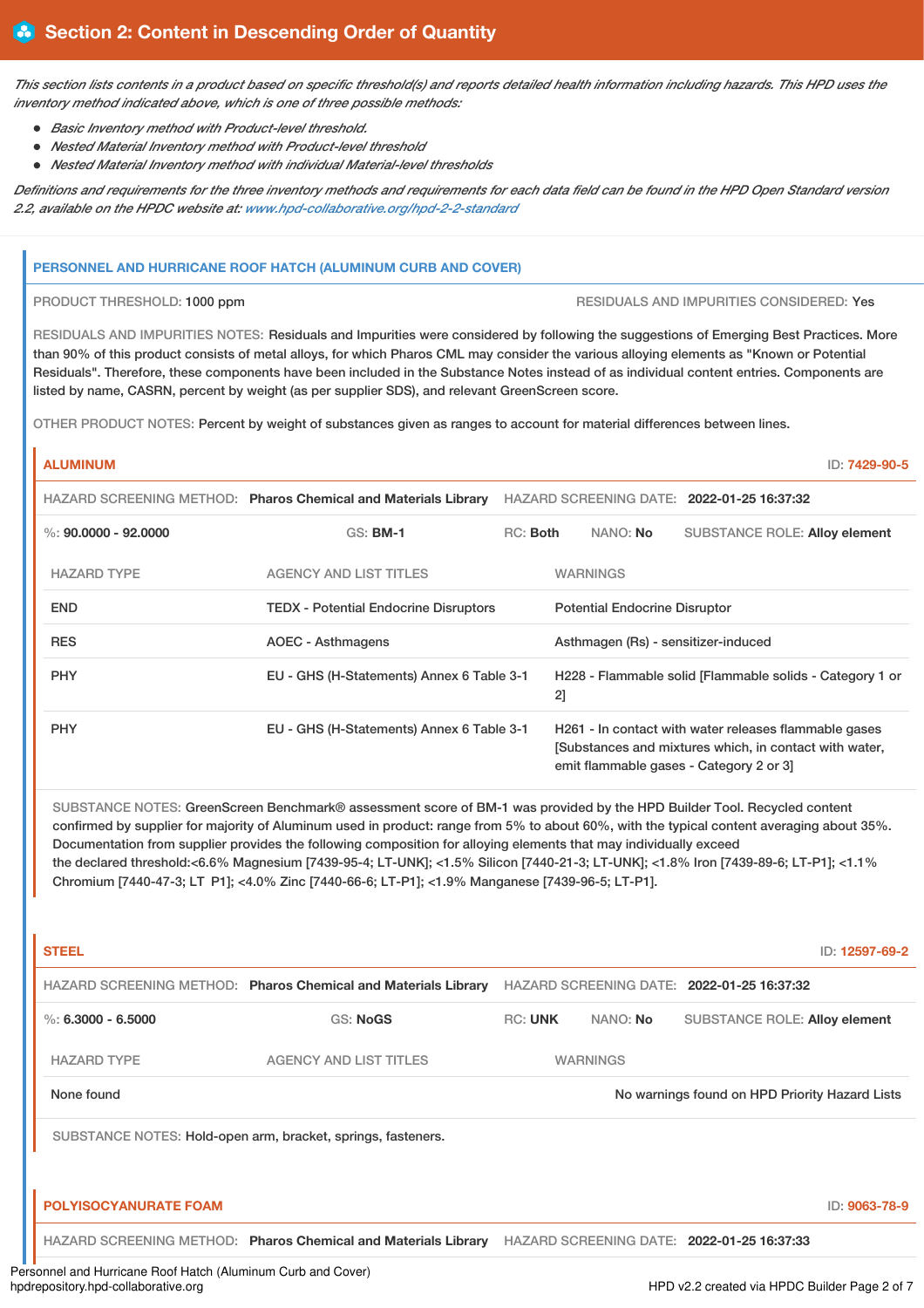| %: $0.5000 - 1.2000$                                                                                                  | GS: LT-P1                                                                                                                                                                                                                                                                                                                                                                                                                     | RC: None        | NANO: No        | <b>SUBSTANCE ROLE: Insulator</b>                      |
|-----------------------------------------------------------------------------------------------------------------------|-------------------------------------------------------------------------------------------------------------------------------------------------------------------------------------------------------------------------------------------------------------------------------------------------------------------------------------------------------------------------------------------------------------------------------|-----------------|-----------------|-------------------------------------------------------|
| <b>HAZARD TYPE</b>                                                                                                    | <b>AGENCY AND LIST TITLES</b>                                                                                                                                                                                                                                                                                                                                                                                                 |                 | <b>WARNINGS</b> |                                                       |
| None found                                                                                                            |                                                                                                                                                                                                                                                                                                                                                                                                                               |                 |                 | No warnings found on HPD Priority Hazard Lists        |
| <b>SUBSTANCE NOTES: Foam Insulation</b>                                                                               |                                                                                                                                                                                                                                                                                                                                                                                                                               |                 |                 |                                                       |
|                                                                                                                       |                                                                                                                                                                                                                                                                                                                                                                                                                               |                 |                 |                                                       |
| <b>AND 1-PROPENE</b>                                                                                                  | BICYCLO(2.2.1)HEPT-2-ENE, 5-ETHYLIDENE-, POLYMER WITH ETHENE                                                                                                                                                                                                                                                                                                                                                                  |                 |                 | ID: 25038-36-2                                        |
|                                                                                                                       | HAZARD SCREENING METHOD: Pharos Chemical and Materials Library                                                                                                                                                                                                                                                                                                                                                                |                 |                 | HAZARD SCREENING DATE: 2022-01-25 16:37:33            |
| $\%$ : 0.5000 - 1.0000                                                                                                | <b>GS: LT-UNK</b>                                                                                                                                                                                                                                                                                                                                                                                                             | RC: None        | NANO: No        | <b>SUBSTANCE ROLE: Polymer species</b>                |
| <b>HAZARD TYPE</b>                                                                                                    | <b>AGENCY AND LIST TITLES</b>                                                                                                                                                                                                                                                                                                                                                                                                 |                 | <b>WARNINGS</b> |                                                       |
| None found                                                                                                            |                                                                                                                                                                                                                                                                                                                                                                                                                               |                 |                 | No warnings found on HPD Priority Hazard Lists        |
| SUBSTANCE NOTES: Continuous gasket seal.                                                                              |                                                                                                                                                                                                                                                                                                                                                                                                                               |                 |                 |                                                       |
|                                                                                                                       |                                                                                                                                                                                                                                                                                                                                                                                                                               |                 |                 |                                                       |
| <b>SC:CELLULOSE</b>                                                                                                   |                                                                                                                                                                                                                                                                                                                                                                                                                               |                 |                 | ID: SC:Bio                                            |
|                                                                                                                       | HAZARD SCREENING METHOD: Pharos Chemical and Materials Library HAZARD SCREENING DATE: Not Screened                                                                                                                                                                                                                                                                                                                            |                 |                 |                                                       |
| %: $0.1000 - 1.0000$                                                                                                  | <b>GS: Not Screened</b>                                                                                                                                                                                                                                                                                                                                                                                                       |                 |                 | RC: None NANO: No SUBSTANCE ROLE: Structure component |
| <b>HAZARD TYPE</b>                                                                                                    | <b>AGENCY AND LIST TITLES</b>                                                                                                                                                                                                                                                                                                                                                                                                 |                 | <b>WARNINGS</b> |                                                       |
|                                                                                                                       | Hazard Screening not performed                                                                                                                                                                                                                                                                                                                                                                                                |                 |                 |                                                       |
| <b>SUBSTANCE NOTES:</b><br>Version: SCBioMats/2018-02-23<br>Category: Plant-based materials<br>Identifier: 65996-61-4 |                                                                                                                                                                                                                                                                                                                                                                                                                               |                 |                 |                                                       |
|                                                                                                                       | This disclosure does not provide information on allergens, hyper-accumulation of metals, production of any toxic substances during normal<br>metabolic activities, pesticides, and other potential hazards or sources of hazards which may be found in certain biological materials. Facer for<br>polyisocyanurate insulation. Identified on the US EPA Safer Chemical Ingredient List (Green Circle - Verified Low Concern). |                 |                 |                                                       |
| <b>ETHENE, POLYMER WITH 1-PROPENE</b>                                                                                 |                                                                                                                                                                                                                                                                                                                                                                                                                               |                 |                 | ID: 9010-79-1                                         |
|                                                                                                                       | HAZARD SCREENING METHOD: Pharos Chemical and Materials Library                                                                                                                                                                                                                                                                                                                                                                |                 |                 | HAZARD SCREENING DATE: 2022-01-25 16:37:34            |
| %: $0.1000 - 0.2000$                                                                                                  | <b>GS: LT-UNK</b>                                                                                                                                                                                                                                                                                                                                                                                                             | <b>RC: None</b> | NANO: No        | SUBSTANCE ROLE: Polymer species                       |
| <b>HAZARD TYPE</b>                                                                                                    | <b>AGENCY AND LIST TITLES</b>                                                                                                                                                                                                                                                                                                                                                                                                 |                 | <b>WARNINGS</b> |                                                       |
| None found                                                                                                            |                                                                                                                                                                                                                                                                                                                                                                                                                               |                 |                 | No warnings found on HPD Priority Hazard Lists        |
| SUBSTANCE NOTES: Red grip handle.                                                                                     |                                                                                                                                                                                                                                                                                                                                                                                                                               |                 |                 |                                                       |
|                                                                                                                       |                                                                                                                                                                                                                                                                                                                                                                                                                               |                 |                 |                                                       |
| <b>ZINC</b>                                                                                                           |                                                                                                                                                                                                                                                                                                                                                                                                                               |                 |                 | ID: 7440-66-6                                         |
|                                                                                                                       | HAZARD SCREENING METHOD: Pharos Chemical and Materials Library                                                                                                                                                                                                                                                                                                                                                                |                 |                 | HAZARD SCREENING DATE: 2022-01-25 16:37:34            |
| $\%$ : 0.0100 - 0.1000                                                                                                | GS: LT-P1                                                                                                                                                                                                                                                                                                                                                                                                                     | RC: None        | NANO: No        | <b>SUBSTANCE ROLE: Coating</b>                        |
|                                                                                                                       |                                                                                                                                                                                                                                                                                                                                                                                                                               |                 |                 |                                                       |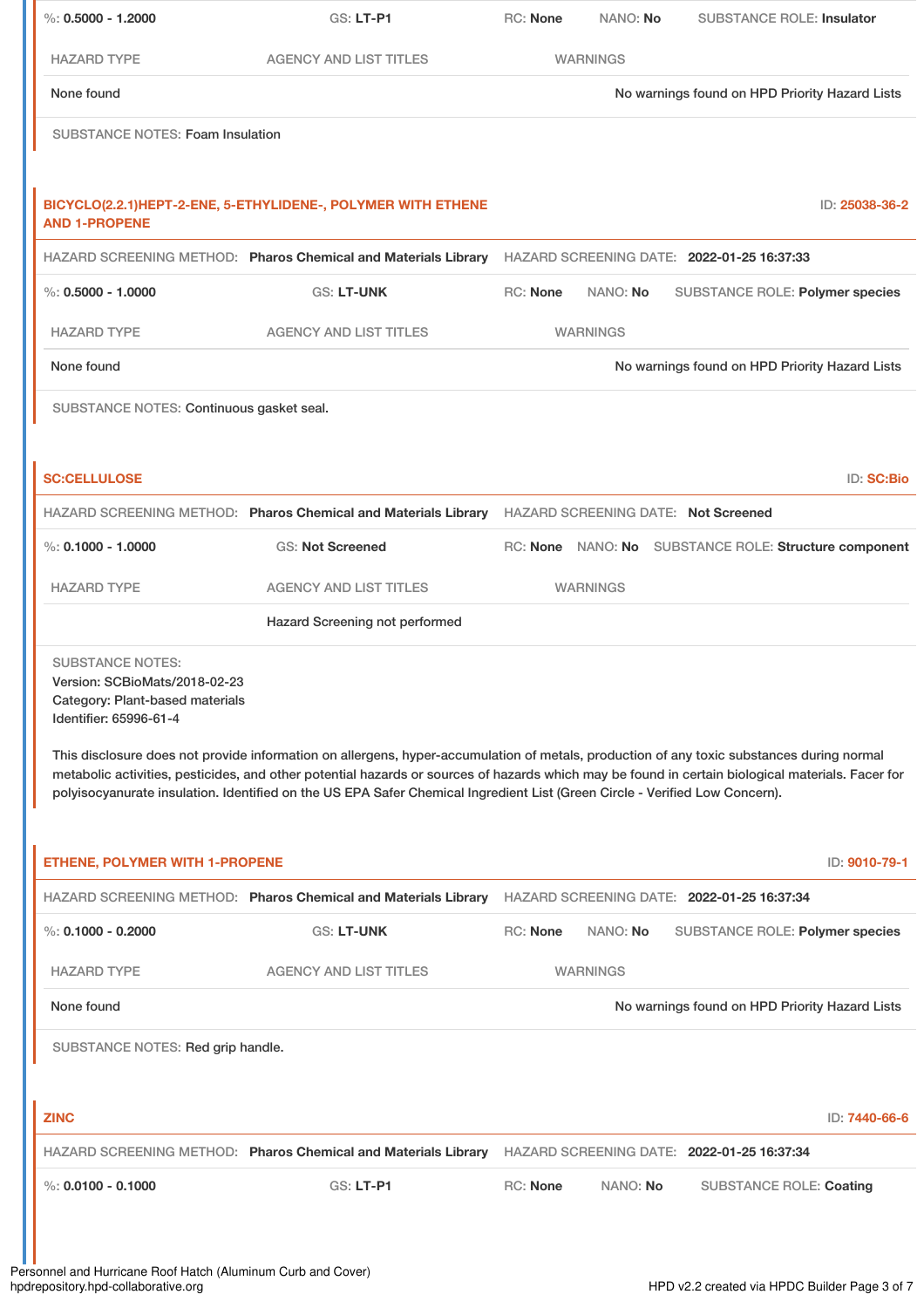| <b>HAZARD TYPE</b> | <b>AGENCY AND LIST TITLES</b>                  | <b>WARNINGS</b>                                                                                                                                                                         |
|--------------------|------------------------------------------------|-----------------------------------------------------------------------------------------------------------------------------------------------------------------------------------------|
| <b>END</b>         | <b>TEDX - Potential Endocrine Disruptors</b>   | <b>Potential Endocrine Disruptor</b>                                                                                                                                                    |
| <b>MUL</b>         | German FEA - Substances Hazardous to<br>Waters | Class 2 - Hazard to Waters                                                                                                                                                              |
| <b>PHY</b>         | EU - GHS (H-Statements) Annex 6 Table 3-1      | H260 - In contact with water releases flammable gases<br>which may ignite spontaneously [Substances and<br>mixtures which, in contact with water, emit flammable<br>gases - Category 1] |
| <b>AQU</b>         | EU - GHS (H-Statements) Annex 6 Table 3-1      | H400 - Very toxic to aquatic life [Hazardous to the aquatic<br>environment (acute) - Category 1]                                                                                        |
| AQU                | EU - GHS (H-Statements) Annex 6 Table 3-1      | H410 - Very toxic to aquatic life with long lasting effects<br>[Hazardous to the aquatic environment (chronic) -<br>Category 1]                                                         |
| <b>PHY</b>         | EU - GHS (H-Statements) Annex 6 Table 3-1      | H250 - Catches fire spontaneously if exposed to air<br>[Pyrophoric liquids; Pyrophoric solids - Category 1]                                                                             |

SUBSTANCE NOTES: Galvannealed latch, fasteners.

| <b>CONTINUOUS FILAMENT GLASS FIBER, NON-RESPIRABLE</b><br>ID: 65997-17-3 |                                                                |                                                          |  |  |  |  |  |
|--------------------------------------------------------------------------|----------------------------------------------------------------|----------------------------------------------------------|--|--|--|--|--|
|                                                                          | HAZARD SCREENING METHOD: Pharos Chemical and Materials Library | HAZARD SCREENING DATE: 2022-01-25 16:37:35               |  |  |  |  |  |
| %: $0.0100 - 0.1000$                                                     | <b>GS: LT-UNK</b>                                              | NANO: No SUBSTANCE ROLE: Structure component<br>RC: None |  |  |  |  |  |
| <b>HAZARD TYPE</b>                                                       | <b>AGENCY AND LIST TITLES</b>                                  | <b>WARNINGS</b>                                          |  |  |  |  |  |
| None found                                                               |                                                                | No warnings found on HPD Priority Hazard Lists           |  |  |  |  |  |

SUBSTANCE NOTES: Facer for polyisocyanurate insulation.

| <b>CARBON BLACK</b> | ID: 1333-86-4 |
|---------------------|---------------|
|---------------------|---------------|

|                      | HAZARD SCREENING METHOD: Pharos Chemical and Materials Library | HAZARD SCREENING DATE: 2022-01-25 16:37:35                                                      |                        |                           |                                                      |
|----------------------|----------------------------------------------------------------|-------------------------------------------------------------------------------------------------|------------------------|---------------------------|------------------------------------------------------|
| %: $0.0100 - 0.1000$ | $GS:$ BM-1                                                     |                                                                                                 | $RC:$ None<br>NANO: No |                           | <b>SUBSTANCE ROLE: Pigment</b>                       |
| <b>HAZARD TYPE</b>   | <b>AGENCY AND LIST TITLES</b>                                  | <b>WARNINGS</b>                                                                                 |                        |                           |                                                      |
| CAN                  | US CDC - Occupational Carcinogens                              | Occupational Carcinogen                                                                         |                        |                           |                                                      |
| CAN                  | <b>MAK</b>                                                     | Carcinogen Group 3B - Evidence of carcinogenic effects<br>but not sufficient for classification |                        |                           |                                                      |
| CAN                  | CA EPA - Prop 65                                               | Carcinogen - specific to chemical form or exposure route                                        |                        |                           |                                                      |
| CAN                  | <b>IARC</b>                                                    |                                                                                                 |                        | from occupational sources | Group 2B - Possibly carcinogenic to humans - inhaled |

SUBSTANCE NOTES: :Continuous gasket seal, foam insulation. Form-specific hazards: airborne particles of respirable size – occupational setting. GreenScreen Benchmark® assessment score of BM-1 was provided by the HPD Builder Tool. Specific guidelines have been created to address known issues related to transparency and disclosure for several materials ("Special Conditions"), including those with Form-Specific Hazards such as Carbon Black; however, this function is not yet available in the HPD Builder.

| <b>STAINLESS STEEL</b>                                                                                             |  | ID: 12597-68-1 |
|--------------------------------------------------------------------------------------------------------------------|--|----------------|
| <b>I</b> HAZARD SCREENING METHOD: Pharos Chemical and Materials Library HAZARD SCREENING DATE: 2022-01-25 16:37:36 |  |                |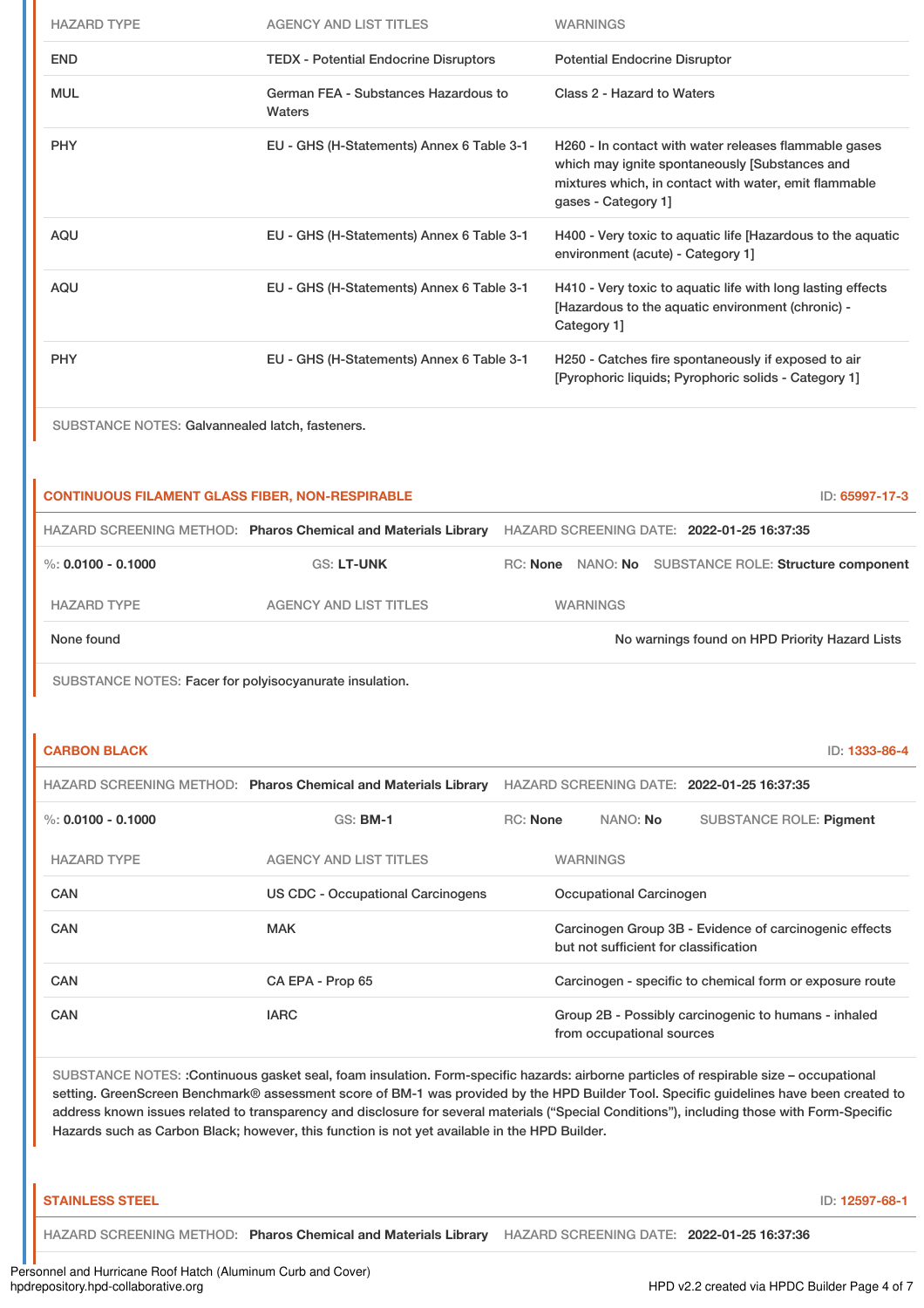| $\%$ : 0.0100 - 0.1000            | <b>GS: NoGS</b>                                                     | <b>RC: UNK</b>  | NANO: No                   | <b>SUBSTANCE ROLE: Alloy element</b>                                                                        |
|-----------------------------------|---------------------------------------------------------------------|-----------------|----------------------------|-------------------------------------------------------------------------------------------------------------|
| <b>HAZARD TYPE</b>                | <b>AGENCY AND LIST TITLES</b>                                       |                 | <b>WARNINGS</b>            |                                                                                                             |
| None found                        |                                                                     |                 |                            | No warnings found on HPD Priority Hazard Lists                                                              |
| <b>SUBSTANCE NOTES: Fasteners</b> |                                                                     |                 |                            |                                                                                                             |
|                                   |                                                                     |                 |                            |                                                                                                             |
| <b>PENTANE</b>                    |                                                                     |                 |                            | ID: 109-66-0                                                                                                |
|                                   | HAZARD SCREENING METHOD: Pharos Chemical and Materials Library      |                 |                            | HAZARD SCREENING DATE: 2022-01-25 16:37:36                                                                  |
| %: Impurity/Residual              | <b>GS: LT-P1</b>                                                    | <b>RC: None</b> | NANO: No                   | <b>SUBSTANCE ROLE: Impurity/Residual</b>                                                                    |
| <b>HAZARD TYPE</b>                | <b>AGENCY AND LIST TITLES</b>                                       |                 | <b>WARNINGS</b>            |                                                                                                             |
| <b>MUL</b>                        | German FEA - Substances Hazardous to<br>Waters                      |                 | Class 2 - Hazard to Waters |                                                                                                             |
| <b>PHY</b>                        | EU - GHS (H-Statements) Annex 6 Table 3-1                           |                 | liquids - Category 2]      | H225 - Highly flammable liquid and vapour [Flammable                                                        |
| <b>MAM</b>                        | EU - GHS (H-Statements) Annex 6 Table 3-1                           |                 |                            | H304 - May be fatal if swallowed and enters airways<br>[Aspiration hazard - Category 1]                     |
| <b>AQU</b>                        | EU - GHS (H-Statements) Annex 6 Table 3-1                           |                 | Category 2]                | H411 - Toxic to aquatic life with long lasting effects<br>[Hazardous to the aquatic environment (chronic) - |
|                                   | SUBSTANCE NOTES: Blowing agent used in polyisocyanurate insulation. |                 |                            |                                                                                                             |

| <b>POLYSTYRENE</b> |                                                                |                 |                 | ID: 9003-53-6                                  |
|--------------------|----------------------------------------------------------------|-----------------|-----------------|------------------------------------------------|
|                    | HAZARD SCREENING METHOD: Pharos Chemical and Materials Library |                 |                 | HAZARD SCREENING DATE: 2022-01-25 16:37:37     |
| %: 0.0001 - 1.5000 | <b>GS: LT-UNK</b>                                              | <b>RC:</b> None | NANO: No        | <b>SUBSTANCE ROLE: Insulator</b>               |
| <b>HAZARD TYPE</b> | <b>AGENCY AND LIST TITLES</b>                                  |                 | <b>WARNINGS</b> |                                                |
| None found         |                                                                |                 |                 | No warnings found on HPD Priority Hazard Lists |

SUBSTANCE NOTES: Alternate insulation: 1" polystyrene used in conjunction with 1" polyisocyanurate.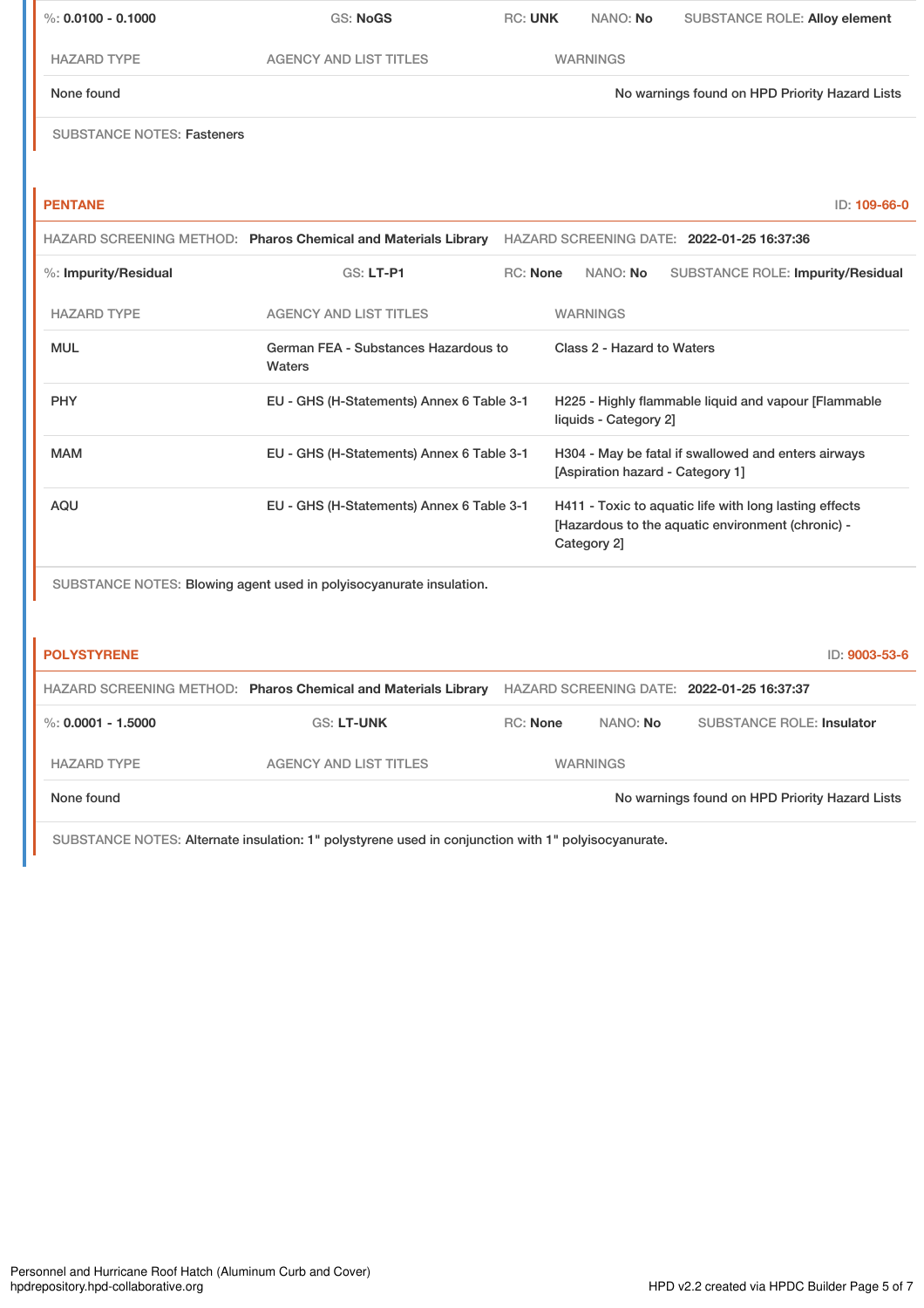*This section lists applicable certification and standards compliance information for VOC emissions and VOC content. Other types of health or environmental performance testing or certifications completed for the product may be provided.*

| <b>VOC EMISSIONS</b>                                          | <b>CPDH Standard Method - not tested</b>   |                       |  |  |  |
|---------------------------------------------------------------|--------------------------------------------|-----------------------|--|--|--|
| CERTIFYING PARTY: Self-declared<br>APPLICABLE FACILITIES: N/A | EXPIRY DATE:<br>ISSUE DATE: 2019-09-<br>29 | CERTIFIER OR LAB: N/A |  |  |  |
| CERTIFICATE URL:                                              |                                            |                       |  |  |  |

CERTIFICATION AND COMPLIANCE NOTES:

# **H** Section 4: Accessories

*This section lists related products or materials that the manufacturer requires or recommends for installation (such as adhesives or fasteners), maintenance, cleaning, or operations. For information relating to the contents of these related products, refer to their applicable Health Product Declarations, if available.*

**SAFETY RAILING** HPD URL: **https://www.babcockdavis.com/products/fallprotection/safety-railings**

CONDITION WHEN RECOMMENDED OR REQUIRED AND/OR OTHER NOTES: OSHA compliant fall protection safety railings and posts specifically designed for Roof Hatches, Smoke Vents and Floor Doors.

**B** Section 5: General Notes